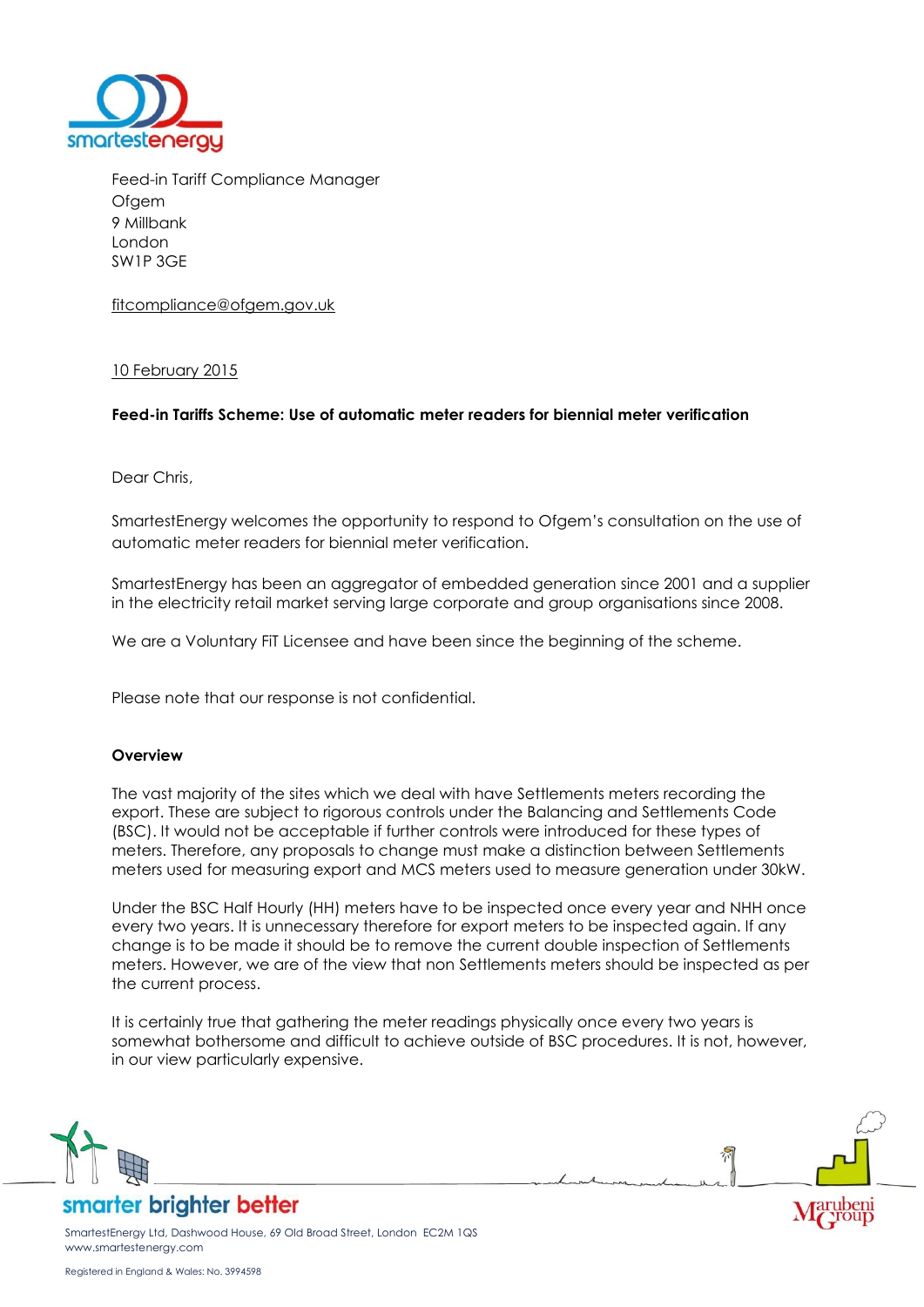

We are also concerned that there is no mention in the document of who has the ultimate say over whether a certain alternative approach may be adopted. For instance, suppliers would probably find it more expensive to implement an audit process and would rather stick with known BSC standards and processes.

Ofgem have stated that they have received representation that AMRs have "improved capability to provide accurate data." We are concerned that there is no clear definition of AMR.

We understand that MCS installers do not follow the rigorous reporting required under the BSC to advise of meter faults. They are also not likely to be experienced in the estimation of data.

In summary, it is our perception that the current arrangements have been put in place because bringing MCS under the BSC would be deemed too expensive, but it would be inappropriate to reduce the safeguard of the two year inspection and not introduce significantly greater controls. In essence, what we currently have is simple and cheap and effective. The proposals here are more complex, more expensive and less effective

We answer the questions contained in the consultation in the order in which they appear below.

Question 1: Do you agree with our proposal to allow the use of AMR data for biennial meter verification? Please provide evidence to support your answer.

We agree with this where there is a Settlements meter in place which complies with the Balancing and Settlement Code (BSC). The BSC states that HH meters must be inspected every two years and it would be good not to have to repeat this.

The introduction to the document states the following: "It has been suggested that the use of data from remotely read automatic meter readers (AMRs) is a suitable alternative means of verifying meter reads. The basis for this is that the data transmitted by AMRs is reliable and accurate and as such physically reading the meter is no longer required." However, it is not the automatic reading aspect which provides the assurance that the meter is fit for purpose. Whilst the document does suggest some standards, this is unnecessary when the BSC provides an appropriate framework such as rules around metering Codes of Practice. An AMR meter per se does not necessarily have to meet these standards.

We are also rather concerned by the argument that large numbers of meters positioned in inaccessible locations would not be an issue if the proposed changes for AMR are taken forward. Meters should never be placed in inaccessible locations and the recipient of FiT payments needs to communicate this (contractually, if necessary) to the person who provides access to the site.



smarter brighter better

SmartestEnergy Ltd, Dashwood House, 69 Old Broad Street, London EC2M 1QS www.smartestenergy.com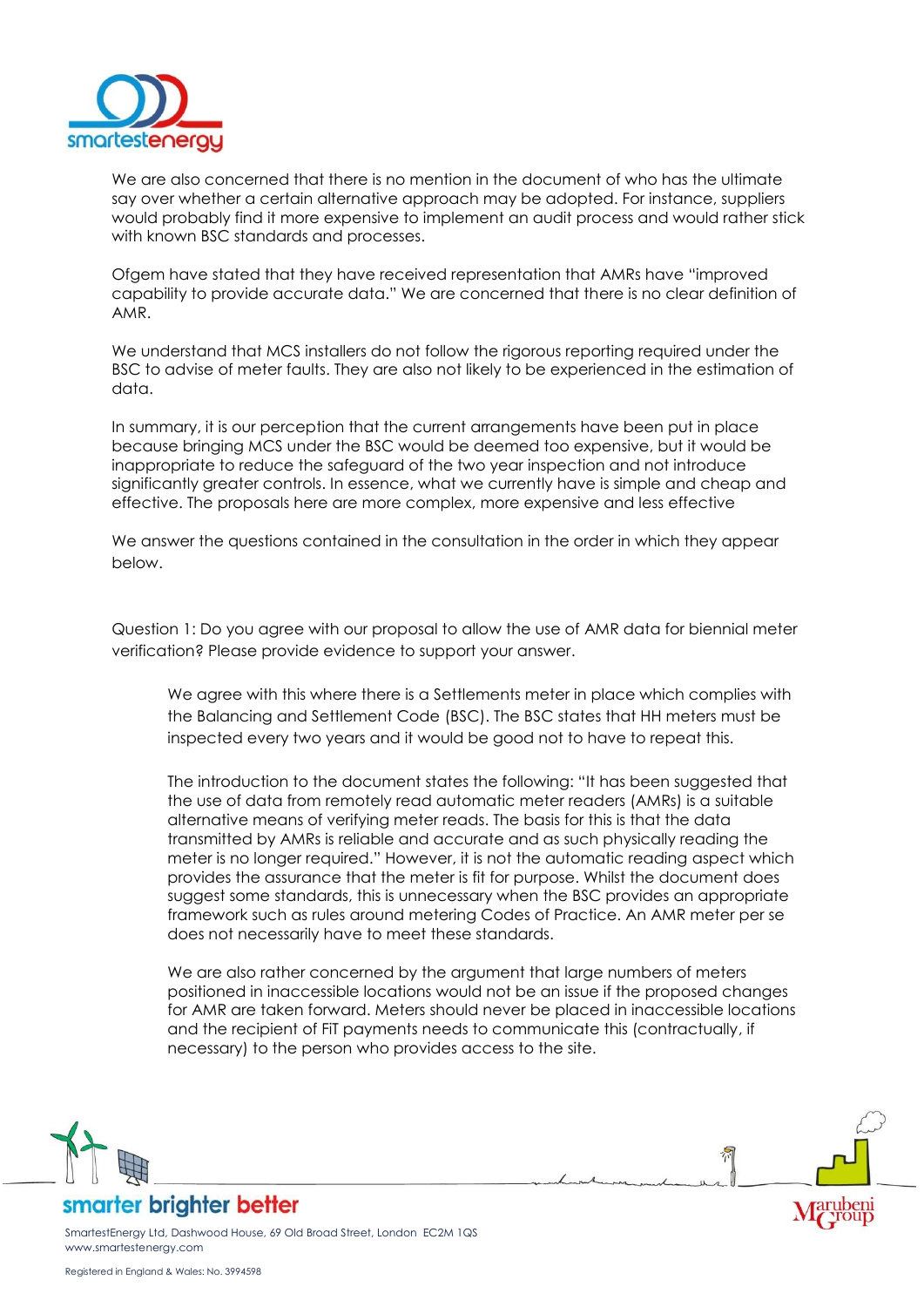

Question 2: Do you agree with the methods of verification and sample size we have proposed? If not, what would you propose and for what reason?

We are comfortable with Method one (the use of data from meter service providers) where the meter is a Settlements meter. Where it is an MCS installer we do not agree with this method unless there is a formal Code of Practice they must adhere to.

We do not think that Method two (auditing of generator systems) is appropriate. Unless BSC processes are deployed there would be considerable additional expense for Suppliers to set up the processes to understand the communication security requirements, for example.

The document does not make it clear who would determine whether an audit could be employed. We foresee disagreements between Suppliers and generators. The document also does not specify to any great detail what an audit would consist of and we cannot believe that this would be simpler than the current physical inspection. In addition, requiring generators to confirm that the specifications of their AMR have not changed is an additional burdensome process for Suppliers.

We agree that 5% is an appropriate sampling size for physical visits if the proposals are taken forward. However, again, we foresee difficulties in gaining access if generators are of the view that the existence of AMR renders this unnecessary.

Question 3: Do you agree with the security measures proposed in this section? Are there any other security measures you think are required? If so, please provide reasoning and evidence to support your proposal.

For Settlements meters we do not agree with having security standards which differ from or are additional to the BSC. For MCS a process akin to the BSC would be appropriate. However, since this would be expensive we are of the view that things should stay as they are.

Question 4: Do you agree with our proposals regarding standardisation of installation and commissioning, methods of communication and data models? If not, what alternatives would you suggest?

No. The risks of fraud and the numbers of issues which other Suppliers seem to be facing suggest to us that stricter processes are required if these proposals are to go forward.



smarter brighter better

SmartestEnergy Ltd, Dashwood House, 69 Old Broad Street, London EC2M 1QS www.smartestenergy.com